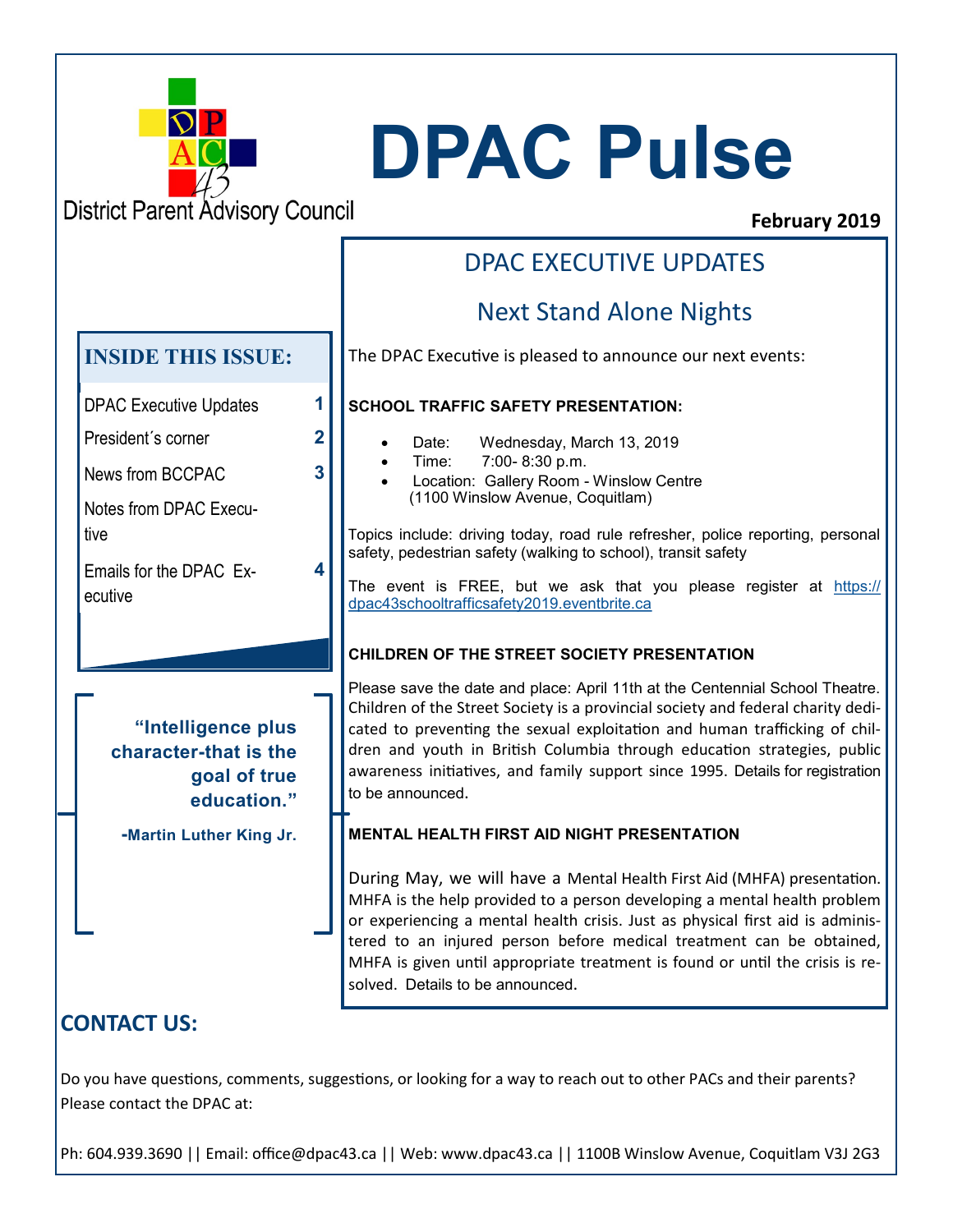## President's Corner

## A message from DPAC President

Will you be my Valentine? That's the question of the day as I listen to the morning radio. But I'm not sure our children view this day the same as we once did. My son is in Grade four and for the first time, he didn't want to hand out valentines. Apparently, lots of his classmates felt the same way so the teacher's notes to parents this year involved a hybrid proposal "*bring cards if you want, or don't. Bring teats if you want, or don't.*" Yet, the floral shop was abuzz with purchasers last night, male and female, largely from the forty plus crowd. I recall decorating shoe boxes with fancy hearts, sparkles and ribbons to bring to school and shortly after lunch, opening up my box to find the numerous decorated cards and notes from each of my classmates. I suspect many mothers were up late those nights, like my own, so my classmates would all have fancy looking Valentine boxes and valentine cards for each of us. It makes you think about the traditional ways we do things and how they fluctuate with time.

As parents, many of our traditional views are being challenged with our school system lately. We have a number of new teachers in the system this past year due to the class and composition change. All teachers are re-working their lesson plans to meet the new curriculum requirements to focus on the core competencies. In the background, our administrators and the Education Ministry are struggling with the development of a new formula for the funding of our education system. Now this is a tricky situation! We aren't just talking about funding for one district, we're talking about planning a funding formula that fits the entire province. Oh, and we're talking dollars, big dollars, limited dollars.

We've had the same formula for more than a school generation so there is a traditional view with expectations. For some, it's working just fine so maybe it shouldn't change. For others, it's not working well at all, and supplemental funding is needed year after year. It all comes down to dollars and how those dollars are to be spread across the districts of the province. I may be a bit presumptuous here, but it seems to me that in our district we're in the "it's (mostly) fine, don't touch" camp. The current model allows our children funding for each class they choose to enroll in and per student supplemental funding for special education designations. This allows for opportunities to add band, choir and other electives to the course schedule and additional individual funding upon assessment and designation. Works great, don't change! But it works because we have students to fill those elective seats and a district that is trying to get assessments done at the earliest stage possible. This isn't so in every district. Outside of the urban areas, districts might prefer the proposed model of per student funding and prevalence based funding for special education designations. Basically that means funding a preset ratio of classes (I hear 8 per year per student) whether full enrollment in each class or not, and funding for special education designations based on average population data instead of requiring individual assessments. This makes sense if you live in a district where there aren't enough students to have electives like music, arts, leadership, technology and athletics, or without a resident psychologist to administer an educational assessment at district cost.

This is a big topic and a big discussion needs to take place, with your input! The Ministry has decided to delay implementation of their proposal to move to the prevalence model for further consultation. As well as the trustees, the teachers and the unions, parents are an important voice in that consultation. We're the voters. This will affect our children, their class sizes, their opportunities to direct their educational pathway. Like many of you, I can be open to change; tradition isn't going to fit everyone, but neither does wholesale change to another system. Maybe, like my son's grade four teacher proposed for Valentine's day, we need the Ministry to consider a hybrid funding model. Of course, it still needs to fit those limited dollars. So let your thoughts be known. There's a one year delay for consultation before changing to the proposed model. Will Minister Fleming be your Valentine next year?

#### **Marvin Klassen**

President DPAC43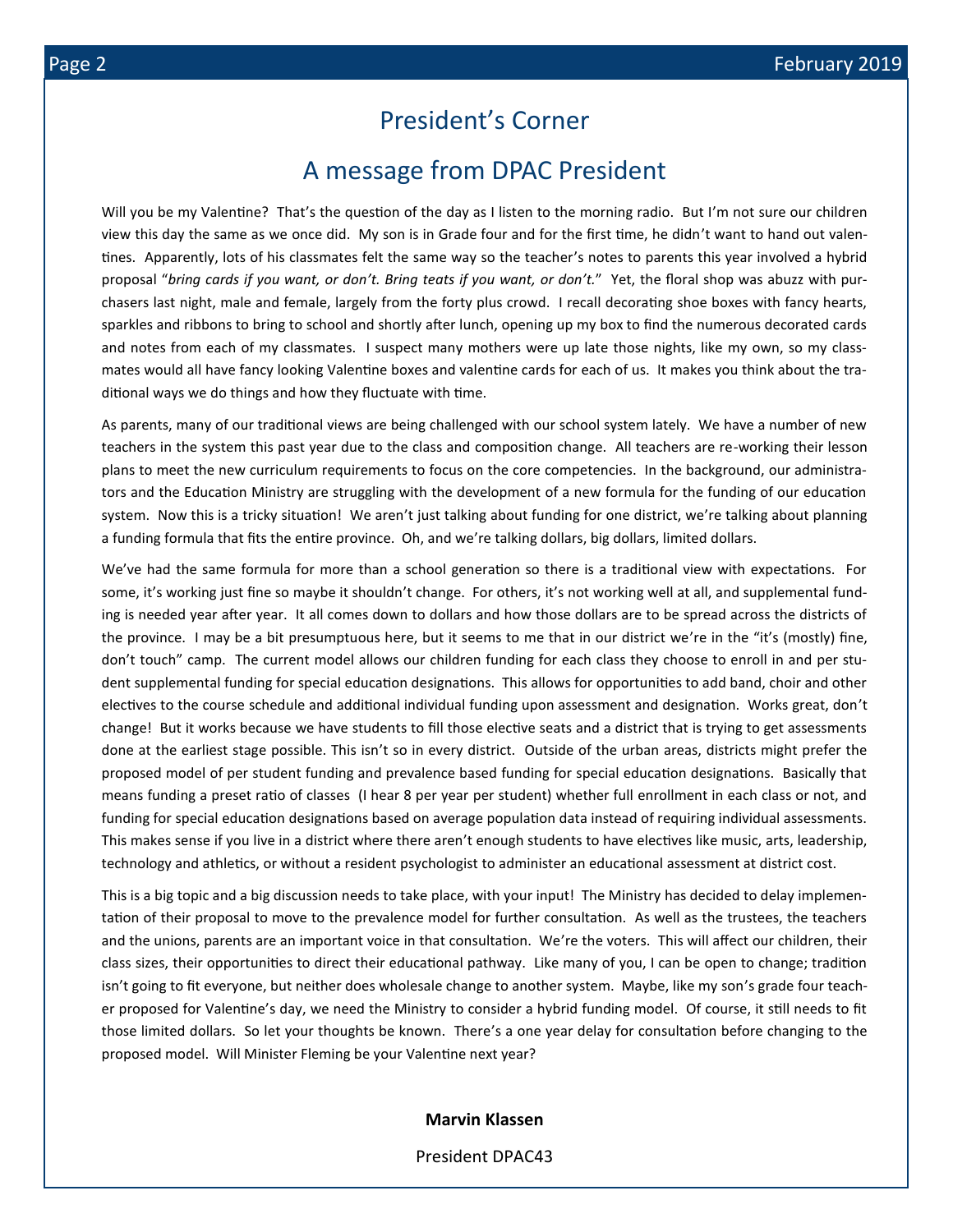# BCCPAC Conference.

## **Empowerment through Knowledge and Sharing**

BCCPAC invites you to join us for their annual full-day [Spring Conference](https://bccpac.us3.list-manage.com/track/click?u=5ce4c360a02f3e3d90abca386&id=7ad88b1405&e=e82cafa1f3) followed by a two day [Annual General Meeting,](https://bccpac.us3.list-manage.com/track/click?u=5ce4c360a02f3e3d90abca386&id=51799c89eb&e=e82cafa1f3) taking place May 3-5, 2019 at the [Pacific Gateway Hotel](https://bccpac.us3.list-manage.com/track/click?u=5ce4c360a02f3e3d90abca386&id=956a605e91&e=e82cafa1f3) in Richmond.

The [theme and content f](https://bccpac.us3.list-manage.com/track/click?u=5ce4c360a02f3e3d90abca386&id=2348f31ae2&e=e82cafa1f3)ocus this year is "*Empowerment through Knowledge and Sharing*". BCCPAC strongly believes parents/guardians become more empowered for themselves and their children through a better understanding of all that encompasses "schooling and parenting" and by sharing what they learn and their experiences with their peers. More information at: **https://www.bccpac.bc.ca/**

## **Notes from DPAC Executive:**

**Become a DPAC Executive member!** Volunteering as a DPAC Executive member is a way to give back to our community! It gives us a great sense of fulfillment when we make an impact on others. The next elections for all DPAC Executive members (except the President's position) will be during our General Meeting on May 29th, 2019.

**Anything going on at your school?** The DPAC website has a section dedicated to post your announcements! This is a great way to promote your events. Please send the information to the office, attention Laura at: **office@dpac43.ca**

> *"Play is the highest form of research." ― Albert Einstein*